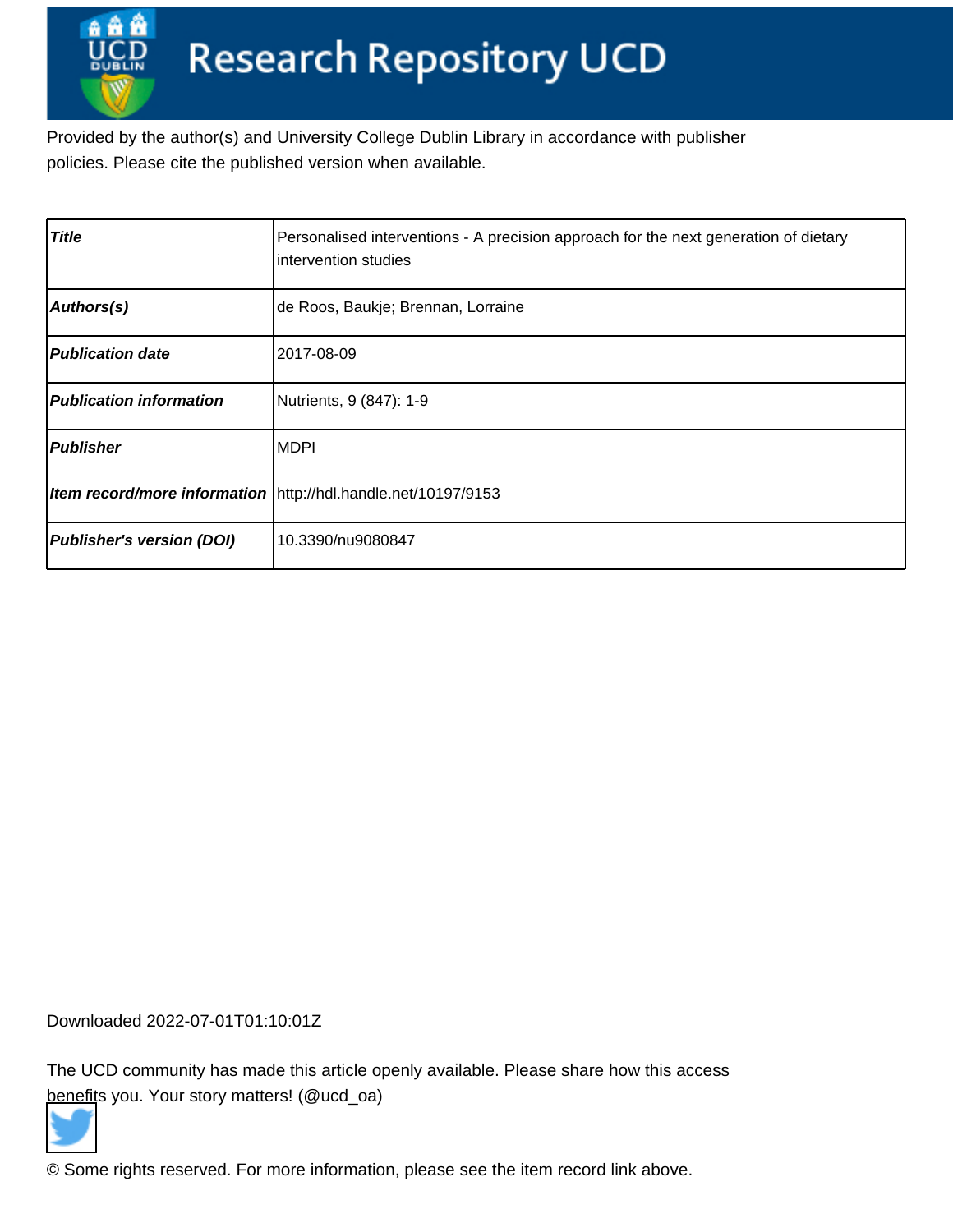



# *Review* **Personalised Interventions—A Precision Approach for the Next Generation of Dietary Intervention Studies**

**Baukje de Roos 1,\* [ID](https://orcid.org/0000-0002-2750-3914) and Lorraine Brennan <sup>2</sup>**

- <sup>1</sup> The Rowett Institute, University of Aberdeen, Foresterhill, Aberdeen AB25 2ZD, UK
- $^2$  Institute of Food and Health and Conway Institute, UCD School of Agriculture and Food Science, UCD, Belfield, Dublin 4, Ireland; lorraine.brennan@ucd.ie
- **\*** Correspondence: b.deroos@abdn.ac.uk

Received: 17 June 2017; Accepted: 1 August 2017; Published: 9 August 2017

**Abstract:** Diet is a key modifiable risk factor for non-communicable diseases. However, we currently are not benefitting from the full potential of its protective effects. This is due to a number of reasons, including high individual variability in response to certain diets. It is now well acknowledged that in order to gain the full benefit of dietary regimes it is essential to take into account individual responses. With this in mind, the present review examines the concept of precision nutrition and the performance of n-of-1 studies, and discusses the development of certain approaches that will be critical for development of the concepts.

**Keywords:** precision nutrition; personalised nutrition; dietary efficacy; bioavailability; dietary advice; metabolomics; phenotyping; nutrigenetics

# **1. Diet, Dietary Efficacy, and Dietary Advice**

Dietary risk factors are currently the most important risk factor for the Global Burden of Disease—globally, in 2013, dietary risks accounted for 11.3 million deaths and 241.4 million disability-adjusted life-years. Dietary risks include a diet low in vegetables, low in seafood, low in whole grains, low in nuts/seeds, low in milk, and high in red meat [1]. Furthermore, nutritional practices have been shown to reduce the risk of cardiovascular disease by 60% [2], and it is estimated that 27–39% of the main cancers can be prevented by improving diet, physical activity, and body composition [3]. The efficacy by which dietary interventions influence health is currently mainly determined by taking population-based approaches that can favourably shift disease risk factors in the entire population [4]. However, these approaches may be ineffective as two major issues are overlooked.

First of all, although intuitively appealing to try and encourage healthy food choice through information provision and education, knowledge alone is typically insufficient to change behaviour. While the vast majority of people know what they 'should' and 'should not' eat, turning intentions into action is notoriously difficult. Less than a quarter of all people who embark on a healthy eating plan still stick to it 12 months later [5]. Laboratory studies demonstrate that self-control resources are finite and people have a limited amount of the mental energy required to resist temptation [6]. In most European countries, eating styles do not match with basic recommendations. Despite some improvements, diets still contain too much saturated fat, sugar, and salt, and insufficient vegetables, fruits, and fish [7]. This is specifically problematic for those already suffering from diseases where diet plays an important role in its aetiology, like metabolic diseases. Highly-perceived susceptibility to disease is, however, known to influence motivation for individual behaviour change [8], and therefore, diets tailored to individual circumstances may prove more effective.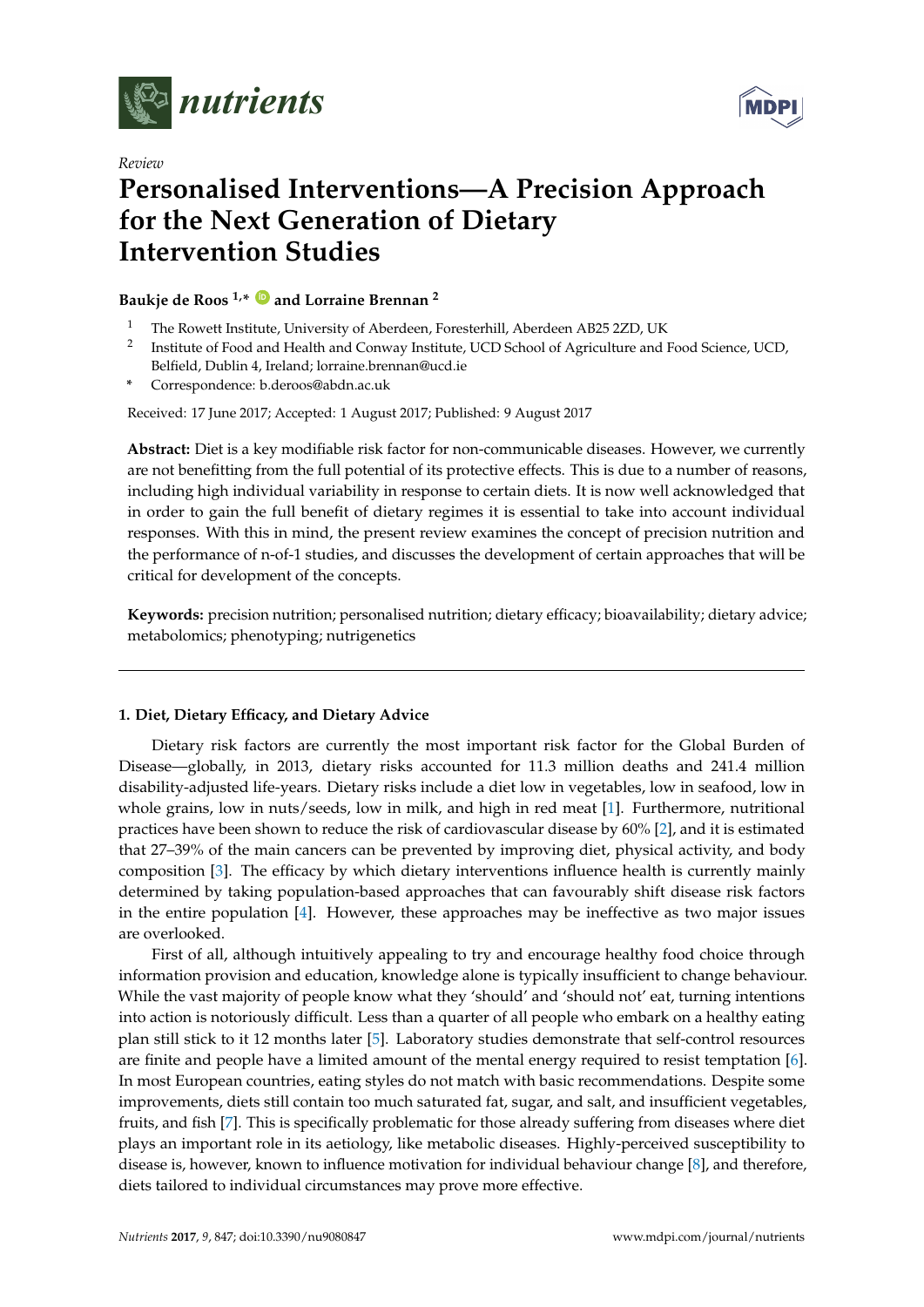Secondly, it is now becoming clear that there is considerable inter-individual variation in response to dietary interventions, and some interventions may benefit certain individuals or population subgroups more than others, depending on their genotype, phenotype, and environment [9,10]. Many of the large, randomised controlled trials have effectively demonstrated that only 40% of a cohort responds to the dietary interventions [11], and lifestyle measures that reduce disease risk in an entire population may offer little benefit to a specific individual. This means that for the same dietary intake, exposure to bioactive metabolites can markedly differ between individuals. For example, the inter-individual variation in response to eating beneficial plant food bioactives may result from a range of determinants including age, sex, habitual dietary habits, genetics, epigenetics, and gut microbiota. This will affect the absorption, distribution, metabolism, and excretion of compounds and metabolites, and thus affect biovailability and biological responsiveness [12]. For example, 'responders' and 'non-responders' to carotenoids, classified as subjects with high or low carotenoid status upon consumption, respectively, may be explained by variants of genes encoding proteins involved in the absorption and metabolism of carotenoids, such as SR-BI (scavenger receptor class B, member 1) and CD36 (CD36 molecule, thrombospondin receptor), which are involved in the uptake of carotenoids by intestinal cells, as well as BCO1 (beta-carotene oxygenase 1), which catalyses the oxidative cleavage of carotenoids into vitamin A [13]. Gut microbiota are known to play an important role in efficacy of the soy isoflavone diadzin/daidzein. This plant bioactive is converted into equol by gut microbiota but only in 25–35% of the Western population and up to 50–70% of the vegetarian and Asian populations [14,15]. In one of our recent controlled clinical trials we showed that consumption of flavan-3-ol-enriched dark chocolate decreased platelet aggregation in males but not female subjects. This effect could not be correlated with plasma or urine concentrations of flavan-3-ols metabolites, suggesting that inter-individual variation in biological responses is not always due to variation in the bioavailability of plant food bioactives but can depend on other factors also, such as sex [16].

#### **2. Precision Medicine and Precision Nutrition**

This phenomenon of inter-individual variability is not unique for nutrition sciences–medical sciences have pioneered the introduction of Precision Medicine in an attempt to overcome and indeed benefit from individualised/variable response to therapies. Recently, there has been significant acceptance of the fact that the medical field needs to take individual variability into account, and indeed, there has been a recent call for the development of n-of-1 clinical trials that focus on the individual, and not average responses to medical therapy [17–19]. Furthermore, regulatory agencies such as the US Food and Drug Administration (FDA) are also recognising the importance of individual responses. These so called n-of-1 trials focus on a single person with data collected over a time-course as the individual undergoes different treatments (see Figure 1). Aggregated results of many n-of-1 trials offer data on how to better treat sub-populations that share genetic and phenotypic factors, amongst others, or the population at large [20,21]. Such trials can also employ omics-based technologies and bioinformatics, so as to analyse and link the dynamics of thousands of molecules and parameters in a single individual, and understand the differences of these dynamics between different individuals and subgroups, providing a deeper understanding of dynamic changes in molecular components and biological pathways across different health conditions and individuals. Indeed, monitoring of the omics profiles of an individual has already been shown to be a useful tool in the dynamic assessment of the physiology and health of an individual [22–24]. This approach has been coined as iPOP (integrative personal omic profiling) and is set to identify new pathways and genes that are related to disease development.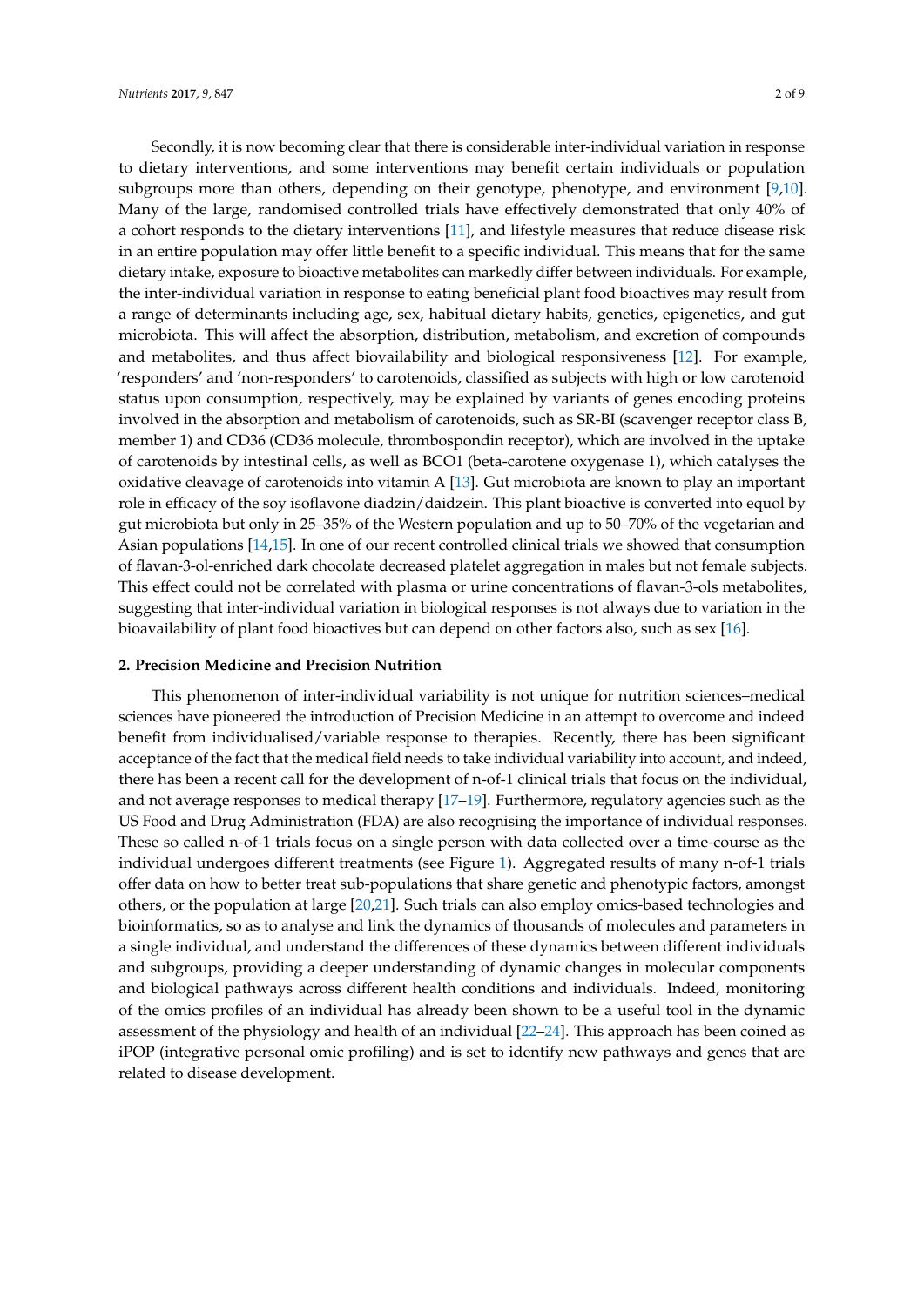

**Figure 1.** Concept of n-of-1 trials leading to personalised interventions. **Figure 1.** Concept of n-of-1 trials leading to personalised interventions.

In the field of personalised nutrition there have been a number of studies that have In the field of personalised nutrition there have been a number of studies that have demonstrated the potential of tailoring dietary advice to the individual level. Combining continuous monitoring of glucose and omics techniques in an 800-person cohort, Zeevi and colleagues developed a strategy for the prediction of glycemic responses to meals. To achieve this they monitored the responses to almost 47,000 meals which demonstrated a high variability in responses to identical meals. A machine-learning algorithm was applied to integrate dietary habits, anthropometric outcomes, physiological parameters in blood, levels of physical activity, and gut microbiota in order to develop a prediction model for the glycaemic response to real life meals. This prediction model was subsequently tested in an independent cohort of 100 persons. Finally, a randomised, controlled dietary intervention in 26 participants showed that the algorithm rightly predicted significantly lower postprandial responses for specific meals [9]. In a pan-European Study the Food4Me personalised intervention demonstrated that tailoring dietary advice to an individual level resulted in an improvement in the dietary quality of the participants, providing evidence for the efficacy of the approach [25]. A recent review further highlighted the the approach is emerging field of n-of-1 studies for precision nutrition [26].  $\overline{C}$ .

## **3. Adaptation of Precision Nutrition Approaches in Future Studies**

**3. Adaptation of Precision Nutrition Approaches in Future Studies**  we perform dietary intervention studies in the future. In addition, improved knowledge of individual factors that determine the bioavailability and efficacy of food components could improve the way we formulate dietary advice. Indeed, in the future this may lead to personalised and tailored dietary advice for individuals or population subgroups for foods or food groups. However, in order to make that transition from population-based guidelines to individual dietary advice, we will require the execution of many more carefully designed precision nutrition trials. Other factors that will determine the success of the implementation of precision nutrition approaches in future studies include the expansion of the field of metabolomics to allow deep phenotyping of baseline status and responses to dietary inventions, and an in-depth understanding of the role of nutrigenetics in the inter-individual The application of precision nutrition approaches has the potential to significantly affect the way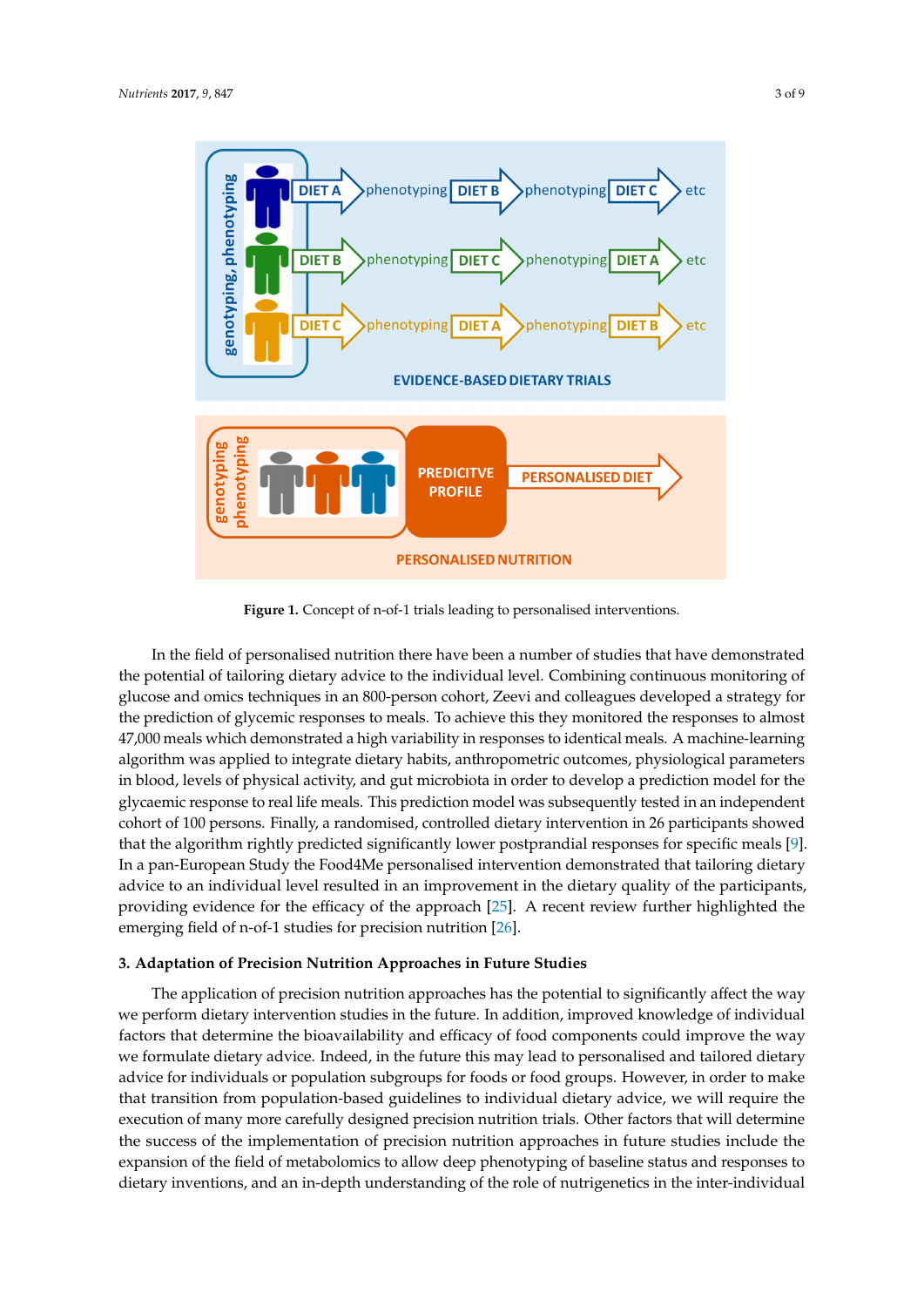responses to food components and products. More recently, evidence is beginning to emerge of the role of the gut microbiota in individualised responses to dietary interventions, thus highlighting the possibility of the use of gut microbial analysis as a method for tailoring dietary advice [27,28].

#### *3.1. Phenotyping of Individuals to Enable Precision Nutrition*

A key aspect that will be essential for the development of precision nutrition will be the use of nutrigenomic approaches to allow phenotyping at the individual level. In recent years the application of metabolomics has emerged as a powerful tool in the identification of individual responses to drug therapies [29–31], and the concept of metabotypes has emerged where different metabotypes display differential responses. A similar concept holds true for nutrition with the identification of metabotypes that characterise differential responses to nutrition interventions [32,33]. The importance of such approaches lies in the identification of a biomarker signature that could be used to deliver tailored dietary advice.

An important area where metabolomics is set to play an important role is the development of biomarkers that are related to the efficacy of a certain dietary regime.

Currently, prognostic and diagnostic biomarkers are used to assess the efficacy of a diet or bioactive food compound in the short or longer term. Both types of biomarkers are indicators for a disorder that has already developed, which is very relevant for a chronic disease like cardiovascular disease or type 2 diabetes, which have the potential to start developing in the first decade of life [34]. Several biomarkers and criteria have been proposed to validate the influence of food components on specific physiological functions, such as type 2 diabetes [35] and cardiovascular disease [36]. The application of prognostic and diagnostic biomarkers in human intervention studies, however, is often not straight forward for at least three reasons. Firstly, our current collection of classic or new biomarkers is clearly not adequate for explaining how diet or food compounds can decrease cardiovascular disease risk, especially in relation to pathways involved in inflammation and oxidative stress. Secondly, although the classical and new biomarkers might be perfectly able to indicate the risk of cardiovascular disease in patients, or identify modification of risk through pharmacological intervention, such markers may not always be appropriate for subtle dietary interventions in subjects that are relatively healthy. Thirdly, the link between diet and chronic diseases is complex and difficult to unravel. Our diet is made up of many different food compounds and nutrients, and most of these may uniquely affect risk of developing vascular disease. Only when we address all these issues we can seriously progress with the measurement of the efficacy of dietary nutrients to benefit health [37].

The development of biomarkers of health is even more challenging. The World Health Organization (WHO) defined health in 1948 as "a state of complete physical, mental, and social well-being and not merely the absence of disease or infirmity" [38], and based on this, it has been proposed that the formulation of health should be the "ability to adapt and to self-manage" [39]. Therefore, the instruments to measure health should not only be those markers we use to assess the risk of developing chronic diseases, such as blood pressure, plasma lipids, and blood glucose. Instead, markers to measure health should relate to resilience and the ability to cope with stresses to the system that prevent disease from happening in the first place [40]. With this in mind, the concept of the challenge test has emerged where an individual's response to a meal challenge is monitored and biomarkers indicative of a healthier response are beginning to emerge [41,42]. The use of such biomarkers to guide the delivery of personalised nutrition advice has significant opportunity but needs further proof of concept studies.

A further aspect that is equally important in the delivery of precision nutrition is the development of tools to assess dietary intake and nutrition status. Diet is a complex, multi-dimensional exposure, and its assessment requires a multipronged approach which may include high-throughput nutritional metabolomics complementary to traditional assessment tools such as validated dietary questionnaires and established nutrient biomarkers. To achieve the goal of precision nutrition, more efforts are needed to develop, validate, and refine assessment methods that can capture the multidimensional nature of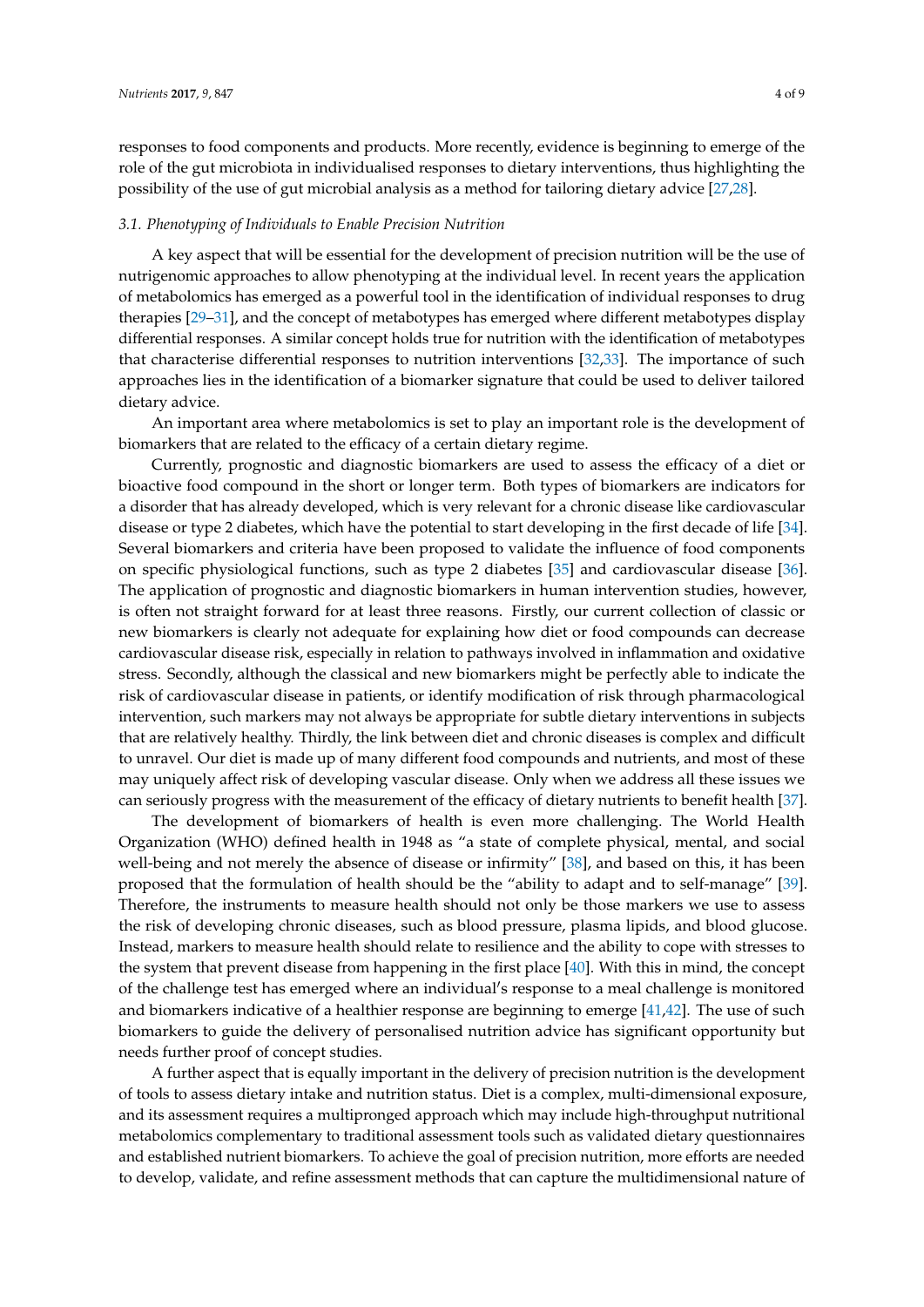diet [43]. Exciting new developments in the area of point-of-care diagnostics promise improved access to nutritional status assessment, which would be a first step towards tailored interventions. However, a systematic evaluation of their accuracy, reproducibility, and sensitivity is mostly lacking [44]. With the application of metabolomics, new biomarkers of dietary intake are emerging [45]. Importantly, we have recently demonstrated that such biomarkers are capable of determining dietary intake at the  $g$ /day level [46]. Using a well-controlled feeding study we developed calibration curves between the biomarker urinary level and the actual amount of food consumed (citrus fruit). Using these calibration curves we were able to determine the citrus fruit intake in a population study using the biomarker proline betaine. The importance of this lies in the potential use of combinations of biomarkers to determine the intake of important foods in the diet. Furthermore, combining dietary biomarkers with the classical approaches has the potential to improve our ability to accurately assess dietary intake. Indeed, in recent years, research on the development and validation of methods of online recording of food intake has expanded significantly [47]. However, the accurate monitoring of dietary intake, especially those based on web-based tools, remains a significant challenge, especially when applying such tools across countries due to the variety in dietary patterns and available food databases.

In addition to intake, exposure to food components should be taken into account when trying to link dietary nutrients and patterns to health or disease development. Factors such as gender, age and host genetic, and epigenetic variations in metabolising enzymes cause major differences in the actual bioavailability of nutrients between people, as discussed above. More advanced metabolomic assessment of individuals after the consumption of specific diets, in relation to information obtained from dietary assessment tools, is expected to provide novel biomarkers for a range of food exposures. Dried blood spots (DBS) are a promising tool to assess dietary intake and the nutritional status of certain dietary components in population-based epidemiology studies, because DBS can be collected by non-phlebotomists in non-clinical settings, and are more easily transported and stored. However, DBS methods need to be carefully developed and validated against venous methods [48,49]. Overall, with the development of the latest nutrigenomic technologies, their potential use in the delivery of precision nutrition grows. While more work is needed in the development of aspects such as the biomarkers of health, it is also imperative that we commence testing the n-of-1 approach and demonstrate its utility.

## *3.2. Nutrigenetics*

Lifestyle interventions, including dietary interventions, which alter the health or disease status against a background of genetic variability, are identified mainly via population-based approaches in genome-wide association studies (GWAS). For common complex diseases, however, the GWAS-driven advances in the annotation of our genetic architecture over the past decade have not led to a concomitant shift in refined treatments. Similarly, attempts to disentangle treatment responders from non-responders via genetic predictors have not met their anticipated success [50].

Determining whether corresponding changes in diet in turn favourably shift disease risks requires appropriately designed prospective studies. In recent last decades, hundreds of nutrigenetics studies have attempted to establish the role of single SNPs in explaining inter-individual variability in response to diets and nutrients. Whilst important to do, we have learned little in terms of the overall impact on health. Most nutrigenetics studies are based on associations only–in these cases, a higher response to a specific dietary factor or nutrient was observed for a particular genotype at a candidate gene locus. However, genetic association studies often have limited statistical power and also frequently lack reproducibility. Indeed, most studies are unique and findings have not been confirmed by others. Thus far only two studies were designed such that subjects were recruited prospectively based on genotype. One multi-centre double-blind placebo-controlled human intervention study in 312 adults assessed the effects of fish oil supplements on APOE-genotype dependent changes in plasma triglycerides levels (FINGEN study). The investigators observed that whilst plasma triacylglycerol concentrations were lowered in the group as a whole, the greatest triacylglycerol-lowering responses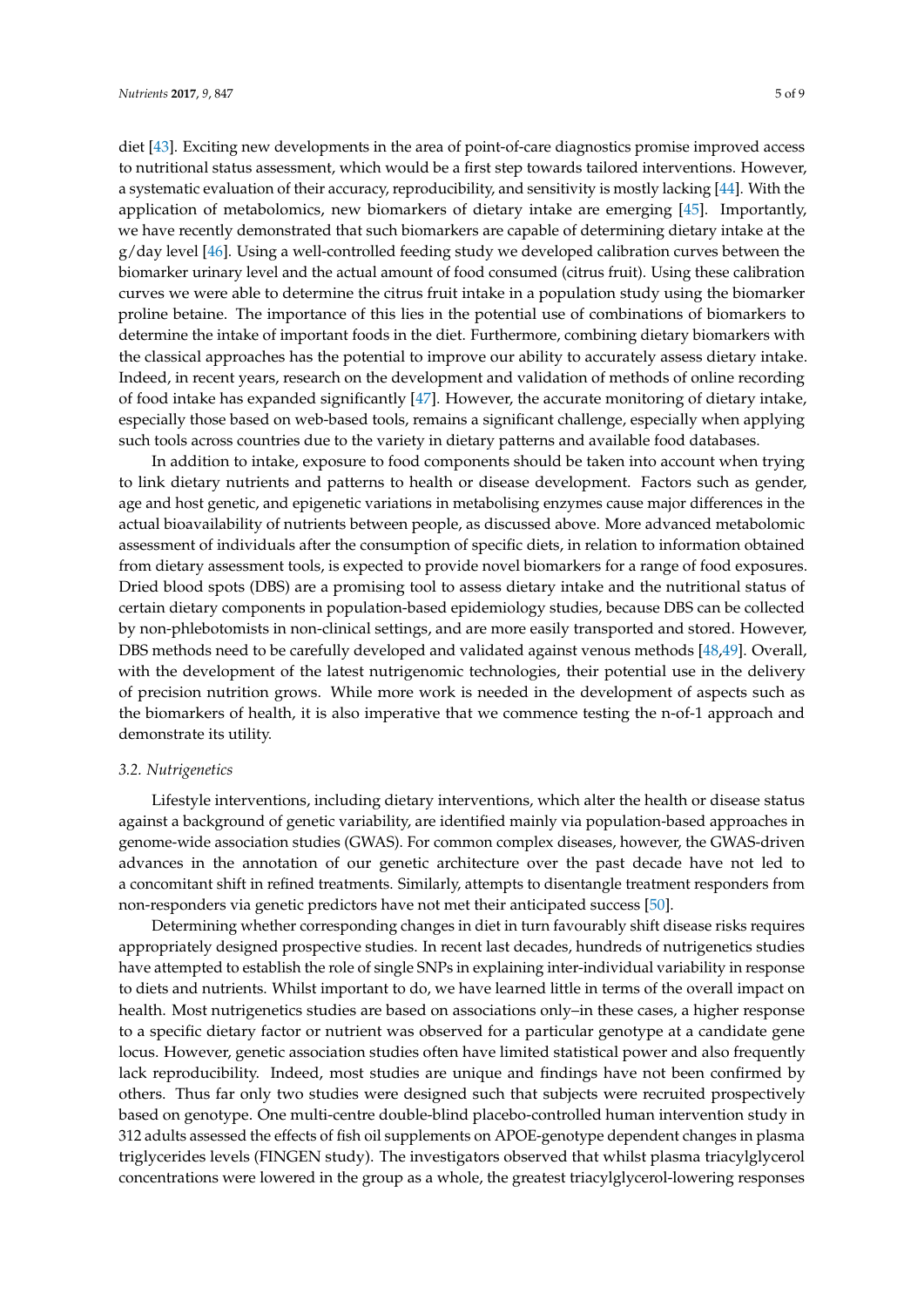were evident in men carrying the apolipoprotein E4 (*APOE4*) variant [51]. A second study investigated the effect of riboflavin, the cofactor for methylenetetrahydrofolate reductase (MTHFR), on blood pressure in patients who were homozygous for the  $677C \rightarrow T$  polymorphism (TT genotype) in the gene encoding for MTHFR. In this placebo-controlled crossover study, patients with the TT genotype had higher systolic blood pressure at baseline, and the riboflavin supplementation produced an overall significant and physiologically relevant decrease in systolic and diastolic blood pressure [52]. Apart from these two studies, no other available studies give conclusive evidence for the role of distinct single SNPs in the individual response to dietary changes or nutrient status.

It could be argued that single genotypes have generally poor predictive value for health outcomes. However, in almost all complex diseases and in particular in the non-communicable diseases, a few tens or even hundreds of genes are involved in a phenotypic trait. Moreover, downstream processes such as epigenetics, miRNA interference, and other forms of posttranslational alterations of protein functions will affect the proteome and metabolome, and are thus contributing substantially to the phenotype. The importance of these effectors is just starting to emerge from large scale cohort studies.

This all shows that the current state of nutrigenetics is currently of limited value for an individual or the public in guiding healthy nutrition. Therefore, it would be premature to apply our knowledge in the field of nutrigenetics to personalised diets for specific genotypes [53]. This observation was confirmed recently in a large proof-of-principle study in a pan-European cohort [\(www.Food4Me.org\)](www.Food4Me.org) to establish the effectiveness of an internet-based personalised nutrition approach in improving dietary behaviours. Participants randomised to the personalised nutrition arms of the intervention study had an overall increase in the healthy eating index, lower salt intake, and lower intake of red meat based on general healthy dietary advice and/or knowledge of individual nutrient status. Importantly, including genotypic information in the development of the personalised nutrition advice did not produce any additional benefit [25].

#### **4. Conclusions**

An increasing number of studies indicate the need to apply precision nutrition approaches to personalise disease risk and, in parallel, future dietary recommendations. Further developments in this area will depend on big data analysis and health informatics that can capture molecular and medical data. Ultimately, the success of precision nutrition approaches will depend on the robust application of appropriate study designs as the predictive role of biomarkers cannot be definitively ascertained without randomly assigning subjects to some form of control treatment [54].

**Acknowledgments:** The research of Baukje de Roos is supported by the Scottish Government's Rural and Environment Science and Analytical Services Division (RESAS). Lorraine Brennan acknowledges The European Research Council ERC (647783).

**Conflicts of Interest:** The authors declare no conflict of interest.

#### **References**

- 1. Forouzanfar, M.H.; Alexander, L.; Anderson, H.R.; Bachman, V.F.; Biryukov, S.; Brauer, M.; Burnett, R.; Casey, D.; Coates, M.M.; Cohen, A.; et al. Global, regional, and national comparative risk assessment of 79 behavioural, environmental and occupational, and metabolic risks or clusters of risks in 188 countries, 1990–2013: A systematic analysis for the Global Burden of Disease Study 2013. *Lancet* **2015**, *386*, 2287–2323. [\[CrossRef\]](http://dx.doi.org/10.1016/S0140-6736(15)00128-2)
- 2. Kris-Etherton, P.M.; Etherton, T.D.; Carlson, J.; Gardner, C. Recent discoveries in inclusive food-based approaches and dietary patterns for reduction in risk for cardiovascular disease. *Curr. Opin. Lipidol.* **2002**, *13*, 397–407. [\[CrossRef\]](http://dx.doi.org/10.1097/00041433-200208000-00007) [\[PubMed\]](http://www.ncbi.nlm.nih.gov/pubmed/12151855)
- 3. World Cancer Research Fund/American Institute for Cancer Research Policy and Action for Cancer Prevention. *Food, Nutrition, and Physical activity: A Global Perspective*; AICR: Washington, DC, USA, 2009.
- 4. De Roos, B. Personalised nutrition: Ready for practice? *Proc. Nutr. Soc.* **2013**, *72*, 48–52. [\[CrossRef\]](http://dx.doi.org/10.1017/S0029665112002844) [\[PubMed\]](http://www.ncbi.nlm.nih.gov/pubmed/23199675)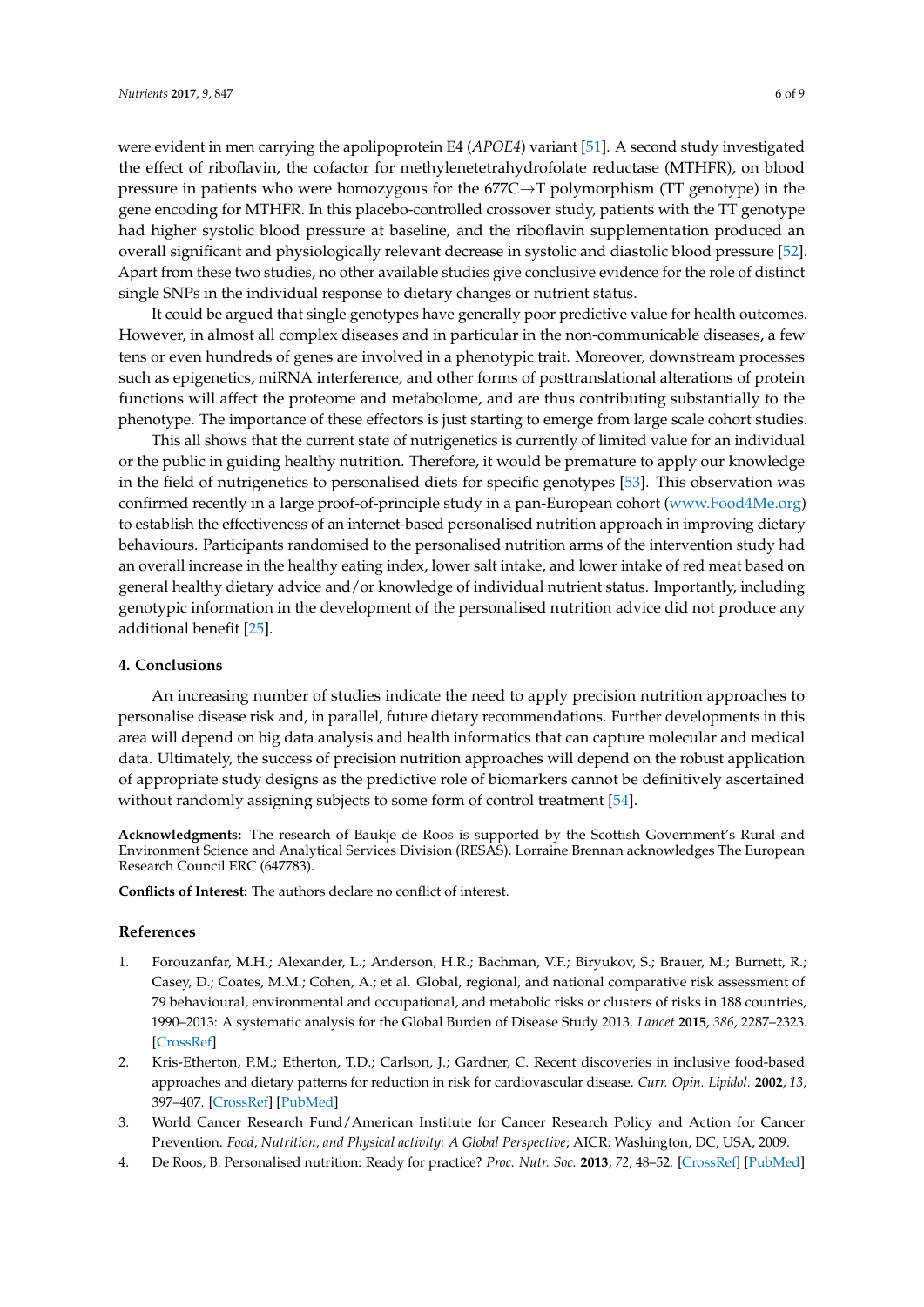- 5. Dansinger, M.L.; Gleason, J.A.; Griffith, J.L.; Selker, H.P.; Schaefer, E.J. Comparison of the Atkins, Ornish, Weight Watchers, and Zone Diets for Weight Loss and Heart Disease Risk Reduction: A Randomized Trial. *JAMA* **2005**, *293*, 43–53. [\[CrossRef\]](http://dx.doi.org/10.1001/jama.293.1.43) [\[PubMed\]](http://www.ncbi.nlm.nih.gov/pubmed/15632335)
- 6. Schmeichel, B.J. Attention control, memory updating, and emotion regulation temporarily reduce the capacity for executive control. *J. Exp. Psychol. Gen.* **2007**, *136*, 241–255. [\[CrossRef\]](http://dx.doi.org/10.1037/0096-3445.136.2.241) [\[PubMed\]](http://www.ncbi.nlm.nih.gov/pubmed/17500649)
- 7. Department of Health. *Choosing Health: Making Healthy Choices Easier*; Public Health White Paper; Department of Health: London, UK, 2004.
- 8. Bouwman, L.I.; Koelen, M.A. Communication on personalised nutrition: Individual-Environment interaction. *Genes Nutr.* **2007**, *2*, 81–83. [\[CrossRef\]](http://dx.doi.org/10.1007/s12263-007-0009-6) [\[PubMed\]](http://www.ncbi.nlm.nih.gov/pubmed/18850147)
- 9. Zeevi, D.; Korem, T.; Zmora, N.; Israeli, D.; Rothschild, D.; Weinberger, A.; Ben-Yacov, O.; Lador, D.; Avnit-Sagi, T.; Lotan-Pompan, M.; et al. Personalized Nutrition by Prediction of Glycemic Responses. *Cell* **2015**, *163*, 1079–1094. [\[CrossRef\]](http://dx.doi.org/10.1016/j.cell.2015.11.001) [\[PubMed\]](http://www.ncbi.nlm.nih.gov/pubmed/26590418)
- 10. O'Donovan, C.B.; Walsh, M.C.; Gibney, M.J.; Gibney, E.R.; Brennan, L. Can metabotyping help deliver the promise of personalised nutrition? *Proc. Nutr. Soc.* **2016**, *75*, 106–114. [\[CrossRef\]](http://dx.doi.org/10.1017/S0029665115002347) [\[PubMed\]](http://www.ncbi.nlm.nih.gov/pubmed/26259951)
- 11. Tierney, A.C.; McMonagle, J.; Shaw, D.I.; Gulseth, H.L.; Helal, O.; Saris, W.H.; Paniagua, J.A.; Golabek-Leszczynska, I.; Defoort, C.; Williams, C.M.; et al. Effects of dietary fat modification on insulin sensitivity and on other risk factors of the metabolic syndrome—LIPGENE: A European randomized dietary intervention study. *Int. J. Obes.* **2011**, *35*, 800–809. [\[CrossRef\]](http://dx.doi.org/10.1038/ijo.2010.209) [\[PubMed\]](http://www.ncbi.nlm.nih.gov/pubmed/20938439)
- 12. Manach, C.; Milenkovic, D.; Van de Wiele, T.; Rodriguez-Mateos, A.; de Roos, B.; Garcia-Conesa, M.T.; Landberg, R.; Gibney, E.R.; Heinonen, M.; Tomas-Barberan, F.; et al. Addressing the inter-individual variation in response to consumption of plant food bioactives: Towards a better understanding of their role in healthy aging and cardiometabolic risk reduction. *Mol. Nutr. Food Res.* **2017**, *61*, 1600557. [\[CrossRef\]](http://dx.doi.org/10.1002/mnfr.201600557) [\[PubMed\]](http://www.ncbi.nlm.nih.gov/pubmed/27687784)
- 13. Borel, P. Genetic variations involved in interindividual variability in carotenoid status. *Mol. Nutr. Food Res.* **2012**, *56*, 228–240. [\[CrossRef\]](http://dx.doi.org/10.1002/mnfr.201100322) [\[PubMed\]](http://www.ncbi.nlm.nih.gov/pubmed/21957063)
- 14. Liu, Z.M.; Ho, S.C.; Chen, Y.M.; Liu, J.; Woo, J. Cardiovascular risks in relation to daidzein metabolizing phenotypes among Chinese postmenopausal women. *PLoS ONE* **2014**, *9*, e87861. [\[CrossRef\]](http://dx.doi.org/10.1371/journal.pone.0087861) [\[PubMed\]](http://www.ncbi.nlm.nih.gov/pubmed/24533060)
- 15. Hazim, S.; Curtis, P.J.; Schar, M.Y.; Ostertag, L.M.; Kay, C.D.; Minihane, A.M.; Cassidy, A. Acute benefits of the microbial-derived isoflavone metabolite equol on arterial stiffness in men prospectively recruited according to equol producer phenotype: A double-blind randomized controlled trial. *Am. J. Clin. Nutr.* **2016**, *103*, 694–702. [\[CrossRef\]](http://dx.doi.org/10.3945/ajcn.115.125690) [\[PubMed\]](http://www.ncbi.nlm.nih.gov/pubmed/26843154)
- 16. Ostertag, L.M.; Kroon, P.A.; Wood, S.; Horgan, G.W.; Cienfuegos-Jovellanos, E.; Saha, S.; Duthie, G.G.; de Roos, B. Flavan-3-ol-enriched dark chocolate and white chocolate improve acute measures of platelet function in a gender-specific way—A randomized-controlled human intervention trial. *Mol. Nutr. Food Res.* **2013**, *57*, 191–202. [\[CrossRef\]](http://dx.doi.org/10.1002/mnfr.201200283) [\[PubMed\]](http://www.ncbi.nlm.nih.gov/pubmed/23136121)
- 17. Schork, N.J. Personalized medicine: Time for one-person trials. *Nature* **2015**, *520*, 609–611. [\[CrossRef\]](http://dx.doi.org/10.1038/520609a) [\[PubMed\]](http://www.ncbi.nlm.nih.gov/pubmed/25925459)
- 18. Gardeux, V.; Achour, I.; Li, J.; Maienschein-Cline, M.; Li, H.; Pesce, L.; Parinandi, G.; Bahroos, N.; Winn, R.; Foster, I.; et al. 'N-of-1-pathways' unveils personal deregulated mechanisms from a single pair of RNA-Seq samples: Towards precision medicine. *J. Am. Med. Inform. Assoc.* **2014**, *21*, 1015–1025. [\[CrossRef\]](http://dx.doi.org/10.1136/amiajnl-2013-002519) [\[PubMed\]](http://www.ncbi.nlm.nih.gov/pubmed/25301808)
- 19. Schissler, A.G.; Gardeux, V.; Li, Q.; Achour, I.; Li, H.; Piegorsch, W.W.; Lussier, Y.A. Dynamic changes of RNA-sequencing expression for precision medicine: N-of-1-pathways Mahalanobis distance within pathways of single subjects predicts breast cancer survival. *Bioinformatics* **2015**, *31*, i293–i302. [\[CrossRef\]](http://dx.doi.org/10.1093/bioinformatics/btv253) [\[PubMed\]](http://www.ncbi.nlm.nih.gov/pubmed/26072495)
- 20. Punja, S.; Bukutu, C.; Shamseer, L.; Sampson, M.; Hartling, L.; Urichuk, L.; Vohra, S. N-of-1 trials are a tapestry of heterogeneity. *J. Clin. Epidemiol.* **2016**, *76*, 47–56. [\[CrossRef\]](http://dx.doi.org/10.1016/j.jclinepi.2016.03.023) [\[PubMed\]](http://www.ncbi.nlm.nih.gov/pubmed/27079847)
- 21. McDonald, S.; Quinn, F.; Vieira, R.; O'Brien, N.; White, M.; Johnston, D.W.; Sniehotta, F.F. The state of the art and future opportunities for using longitudinal n-of-1 methods in health behaviour research: A systematic literature overview. *Health Psychol. Rev.* **2017**, 1–17. [\[CrossRef\]](http://dx.doi.org/10.1080/17437199.2017.1316672) [\[PubMed\]](http://www.ncbi.nlm.nih.gov/pubmed/28406349)
- 22. Chen, R.; Mias, G.I.; Li-Pook-Than, J.; Jiang, L.; Lam, H.Y.; Chen, R.; Miriami, E.; Karczewski, K.J.; Hariharan, M.; Dewey, F.E.; et al. Personal omics profiling reveals dynamic molecular and medical phenotypes. *Cell* **2012**, *148*, 1293–1307. [\[CrossRef\]](http://dx.doi.org/10.1016/j.cell.2012.02.009) [\[PubMed\]](http://www.ncbi.nlm.nih.gov/pubmed/22424236)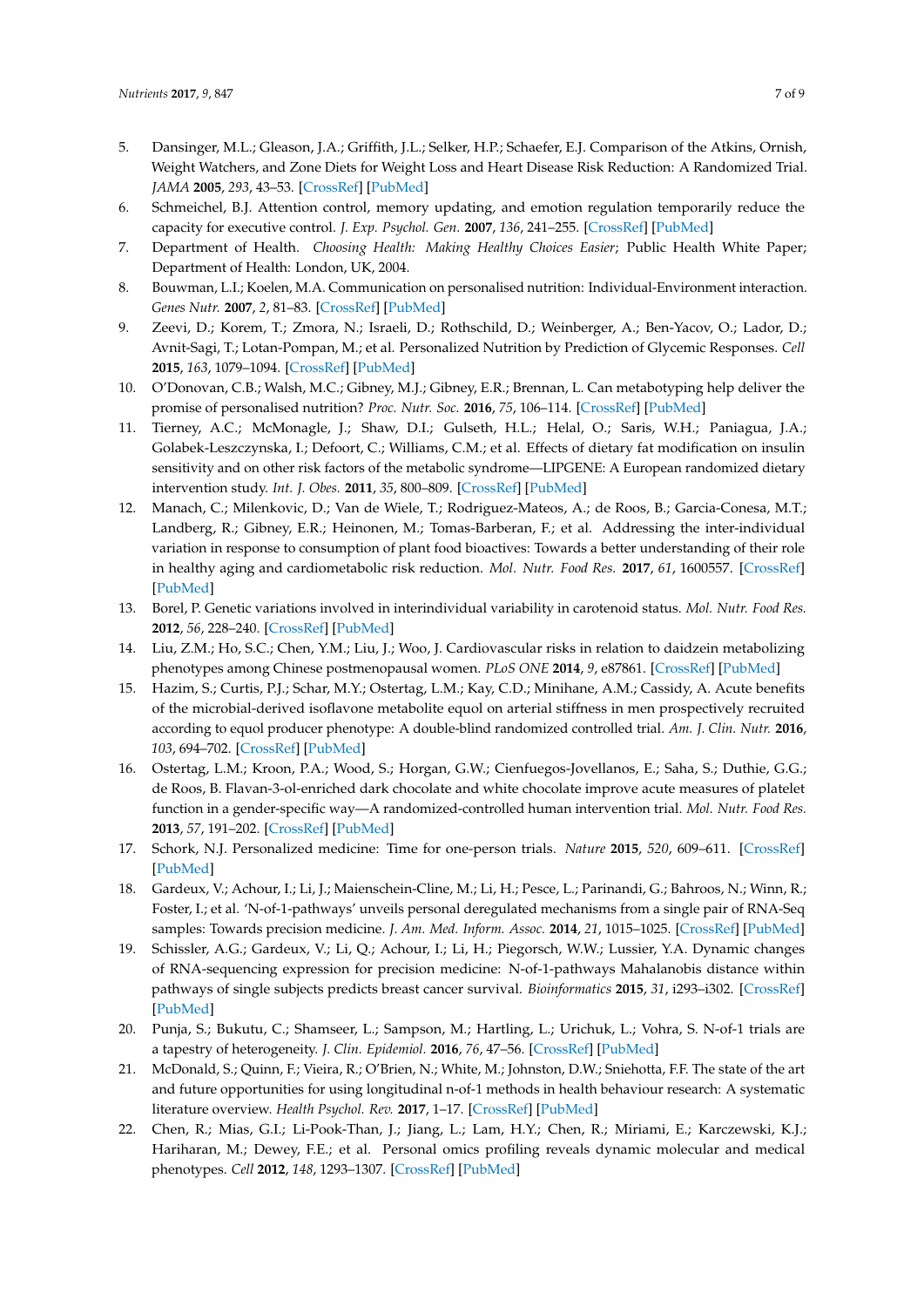- 23. Li-Pook-Than, J.; Snyder, M. iPOP goes the world: Integrated personalized Omics profiling and the road toward improved health care. *Chem. Biol.* **2013**, *20*, 660–666. [\[CrossRef\]](http://dx.doi.org/10.1016/j.chembiol.2013.05.001) [\[PubMed\]](http://www.ncbi.nlm.nih.gov/pubmed/23706632)
- 24. Stanberry, L.; Mias, G.I.; Haynes, W.; Higdon, R.; Snyder, M.; Kolker, E. Integrative analysis of longitudinal metabolomics data from a personal multi-omics profile. *Metabolites* **2013**, *3*, 741–760. [\[CrossRef\]](http://dx.doi.org/10.3390/metabo3030741) [\[PubMed\]](http://www.ncbi.nlm.nih.gov/pubmed/24958148)
- 25. Celis-Morales, C.; Livingstone, K.M.; Marsaux, C.F.; Macready, A.L.; Fallaize, R.; O'Donovan, C.B.; Woolhead, C.; Forster, H.; Walsh, M.C.; Navas-Carretero, S.; et al. Effect of personalized nutrition on health-related behaviour change: Evidence from the Food4Me European randomized controlled trial. *Int. J. Epidemiol.* **2017**, *46*, 578–588. [\[CrossRef\]](http://dx.doi.org/10.1093/ije/dyw186) [\[PubMed\]](http://www.ncbi.nlm.nih.gov/pubmed/27524815)
- 26. Schork, N.J.; Goetz, L.H. Single-Subject studies in translational nutrition research. *Ann. Rev. Nutr.* **2017**, *37*. [\[CrossRef\]](http://dx.doi.org/10.1146/annurev-nutr-071816-064717) [\[PubMed\]](http://www.ncbi.nlm.nih.gov/pubmed/28715990)
- 27. Kovatcheva-Datchary, P.; Nilsson, A.; Akrami, R.; Lee, Y.S.; De Vadder, F.; Arora, T.; Hallen, A.; Martens, E.; Björck, I.; Bäckhed, F. Dietary fiber-induced improvement in glucose metabolism is associated with increased abundance of Prevotella. *Cell Metab.* **2015**, *22*, 971–982. [\[CrossRef\]](http://dx.doi.org/10.1016/j.cmet.2015.10.001) [\[PubMed\]](http://www.ncbi.nlm.nih.gov/pubmed/26552345)
- 28. Korpela, K.; Flint, H.J.; Johnstone, A.M.; Lappi, J.; Poutanen, K.; Dewulf, E.; Delzenne, N.; de Vos, W.M.; Salonen, A. Gut microbiota signatures predict host and microbiota responses to dietary interventions in obese individuals. *PLoS ONE* **2014**, *9*, e90702. [\[CrossRef\]](http://dx.doi.org/10.1371/journal.pone.0090702) [\[PubMed\]](http://www.ncbi.nlm.nih.gov/pubmed/24603757)
- 29. Den Ouden, H.; Pellis, L.; Rutten, G.E.; Geerars-van Vonderen, I.K.; Rubingh, C.M.; van Ommen, B.; van Erk, M.J.; Beulens, J.W. Metabolomic biomarkers for personalised glucose lowering drugs treatment in type 2 diabetes. *Metabolomics* **2016**, *12*, 27. [\[CrossRef\]](http://dx.doi.org/10.1007/s11306-015-0930-4) [\[PubMed\]](http://www.ncbi.nlm.nih.gov/pubmed/26770180)
- 30. Beger, R.D.; Dunn, W.; Schmidt, M.A.; Gross, S.S.; Kirwan, J.A.; Cascante, M.; Brennan, L.; Wishart, D.S.; Oresic, M.; Hankemeier, T.; et al. Metabolomics enables precision medicine: "A White Paper, Community Perspective". *Metabolomics* **2016**, *12*, 149. [\[CrossRef\]](http://dx.doi.org/10.1007/s11306-016-1094-6) [\[PubMed\]](http://www.ncbi.nlm.nih.gov/pubmed/27642271)
- 31. Rotroff, D.M.; Corum, D.G.; Motsinger-Reif, A.; Fiehn, O.; Bottrel, N.; Drevets, W.C.; Singh, J.; Salvadore, G.; Kaddurah-Daouk, R. Metabolomic signatures of drug response phenotypes for ketamine and esketamine in subjects with refractory major depressive disorder: New mechanistic insights for rapid acting antidepressants. *Transl. Psychiatr.* **2016**, *6*, e894. [\[CrossRef\]](http://dx.doi.org/10.1038/tp.2016.145) [\[PubMed\]](http://www.ncbi.nlm.nih.gov/pubmed/27648916)
- 32. O'Sullivan, A.; Gibney, M.J.; Brennan, L. Dietary intake patterns are reflected in metabolomic profiles: Potential role in dietary assessment studies. *Am. J. Clin. Nutr.* **2011**, *93*, 314–321. [\[CrossRef\]](http://dx.doi.org/10.3945/ajcn.110.000950) [\[PubMed\]](http://www.ncbi.nlm.nih.gov/pubmed/21177801)
- 33. O'Donovan, C.B.; Walsh, M.C.; Nugent, A.P.; McNulty, B.; Walton, J.; Flynn, A.; Gibney, M.J.; Gibney, E.R.; Brennan, L. Use of metabotyping for the delivery of personalised nutrition. *Mol. Nutr. Food Res.* **2015**, *59*, 377–385. [\[CrossRef\]](http://dx.doi.org/10.1002/mnfr.201400591) [\[PubMed\]](http://www.ncbi.nlm.nih.gov/pubmed/25410729)
- 34. Vasan, R.S. Biomarkers of cardiovascular disease: Molecular basis and practical considerations. *Circulation* **2006**, *113*, 2335–2362. [\[CrossRef\]](http://dx.doi.org/10.1161/CIRCULATIONAHA.104.482570) [\[PubMed\]](http://www.ncbi.nlm.nih.gov/pubmed/16702488)
- 35. Riccardi, G.; Aggett, P.; Brighenti, F.; Delzenne, N.; Frayn, K.; Nieuwenhuizen, A.; Pannemans, D.; Theis, S.; Tuijtelaars, S.; Vessby, B. PASSCLAIM—Body weight regulation, insulin sensitivity and diabetes risk. *Eur. J. Nutr.* **2004**, *43* (Suppl. 2), II7–II46. [\[CrossRef\]](http://dx.doi.org/10.1007/s00394-004-1202-7) [\[PubMed\]](http://www.ncbi.nlm.nih.gov/pubmed/15221353)
- 36. Mensink, R.P.; Aro, A.; Den Hond, E.; German, J.B.; Griffin, B.A.; ten Meer, H.U.; Mutanen, M.; Pannemans, D.; Stahl, W. PASSCLAIM—Diet-Related cardiovascular disease. *Eur. J. Nutr.* **2003**, *42* (Suppl. 1), I6–I27. [\[CrossRef\]](http://dx.doi.org/10.1007/s00394-003-1102-2) [\[PubMed\]](http://www.ncbi.nlm.nih.gov/pubmed/12664321)
- 37. De Roos, B. Proteomic analysis of human plasma and blood cells in nutritional studies: Development of biomarkers to aid disease prevention. *Expert Rev. Proteom.* **2008**, *5*, 819–826. [\[CrossRef\]](http://dx.doi.org/10.1586/14789450.5.6.819) [\[PubMed\]](http://www.ncbi.nlm.nih.gov/pubmed/19086861)
- 38. Constitution of the World Health Organisation. WHO, 2006. Available online: [http://www.who.int/](http://www.who.int/governance/eb/who_constitution_en.pdf) [governance/eb/who\\_constitution\\_en.pdf](http://www.who.int/governance/eb/who_constitution_en.pdf) (accessed on 21 July 2017).
- 39. Huber, M.; Knottnerus, J.A.; Green, L.; van der Horst, H.; Jadad, A.R.; Kromhout, D.; Leonard, B.; Lorig, K.; Loureiro, M.I.; van der Meer, J.W.; et al. How should we define health? *BMJ* **2011**, *343*, d4163. [\[CrossRef\]](http://dx.doi.org/10.1136/bmj.d4163) [\[PubMed\]](http://www.ncbi.nlm.nih.gov/pubmed/21791490)
- 40. De Roos, B.; Duthie, G.G. Role of dietary pro-oxidants in the maintenance of health and resilience to oxidative stress. *Mol. Nutr. Food Res.* **2015**, *59*, 1229–1248. [\[CrossRef\]](http://dx.doi.org/10.1002/mnfr.201400568) [\[PubMed\]](http://www.ncbi.nlm.nih.gov/pubmed/25546122)
- 41. Kardinaal, A.F.; van Erk, M.J.; Dutman, A.E.; Stroeve, J.H.; van de Steeg, E.; Bijlsma, S.; Kooistra, T.; van Ommen, B.; Wopereis, S. Quantifying phenotypic flexibility as the response to a high-fat challenge test in different states of metabolic health. *FASEB J.* **2015**, *29*, 4600–4613. [\[CrossRef\]](http://dx.doi.org/10.1096/fj.14-269852) [\[PubMed\]](http://www.ncbi.nlm.nih.gov/pubmed/26198450)